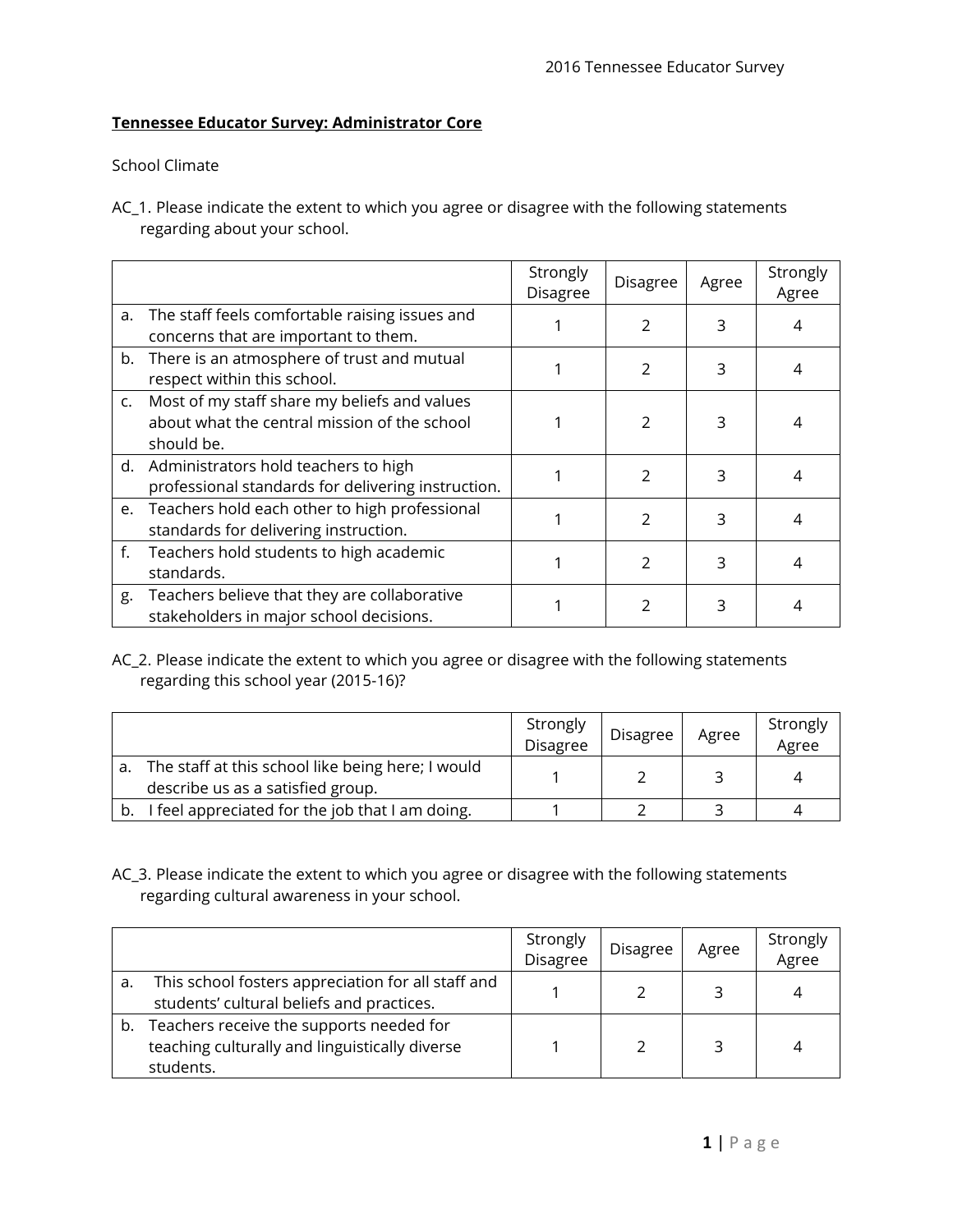|    |                                                                                                                          | Strongly<br>Disagree | <b>Disagree</b> | Agree | Strongly<br>Agree |
|----|--------------------------------------------------------------------------------------------------------------------------|----------------------|-----------------|-------|-------------------|
|    | a. This school uses a consistent approach with all<br>students when addressing disciplinary issues of<br>similar nature. |                      |                 |       |                   |
| b. | This school effectively handles student discipline<br>and behavioral problems.                                           |                      |                 |       |                   |

AC\_4. Please indicate the extent to which you agree or disagree with the following statements regarding disciplinary practice in your school.

Roles and Responsibilities

AC\_5. In an AVERAGE WEEK, how much time do you devote to the following activities?

|                |                                                                    | None | 1 Hour<br>or Less | 1 to $3$<br>Hours | 3 to 5<br>Hours | 5 to 10<br>Hours | More<br>than 10<br>Hours |
|----------------|--------------------------------------------------------------------|------|-------------------|-------------------|-----------------|------------------|--------------------------|
| a.             | Instructional planning with<br>teachers                            |      | $\mathfrak{D}$    | 3                 | 4               | 5                | 6                        |
| b.             | Observing teachers                                                 |      | $\overline{2}$    | 3                 | 4               | 5                | 6                        |
| $\mathsf{C}$ . | Coaching teachers (individually<br>or in group sessions)           |      | $\mathcal{P}$     | 3                 | 4               | 5                | 6                        |
| d.             | Meetings with or sponsored by<br>central office                    | 1    | $\mathcal{P}$     | 3                 | 4               | 5                | 6                        |
| e.             | Administrative duties (hiring,<br>scheduling, budgeting, etc.)     |      | $\overline{2}$    | 3                 | 4               | 5                | 6                        |
| f.             | Parent and/or community<br>concerns or involvement                 |      | $\mathcal{P}$     | 3                 | 4               | 5                | 6                        |
| g.             | Student discipline issues                                          | 1    | $\mathcal{P}$     | 3                 | 4               | 5                | 6                        |
| h.             | Working directly with students<br>(i.e., teaching, tutoring, etc.) |      | $\mathcal{P}$     | 3                 | 4               | 5                | 6                        |
| i.             | Monitoring extracurricular<br>activities                           |      | $\mathfrak{D}$    | 3                 | 4               | 5                | 6                        |

AC\_6. Please indicate the degree of control or autonomy you have in each of the following areas in your school.

|                                          | No       | Some     | Considerable | <b>Not</b> |
|------------------------------------------|----------|----------|--------------|------------|
|                                          | Autonomy | Autonomy | Autonomy     | Applicable |
| Selecting teachers new to this<br>school |          |          |              |            |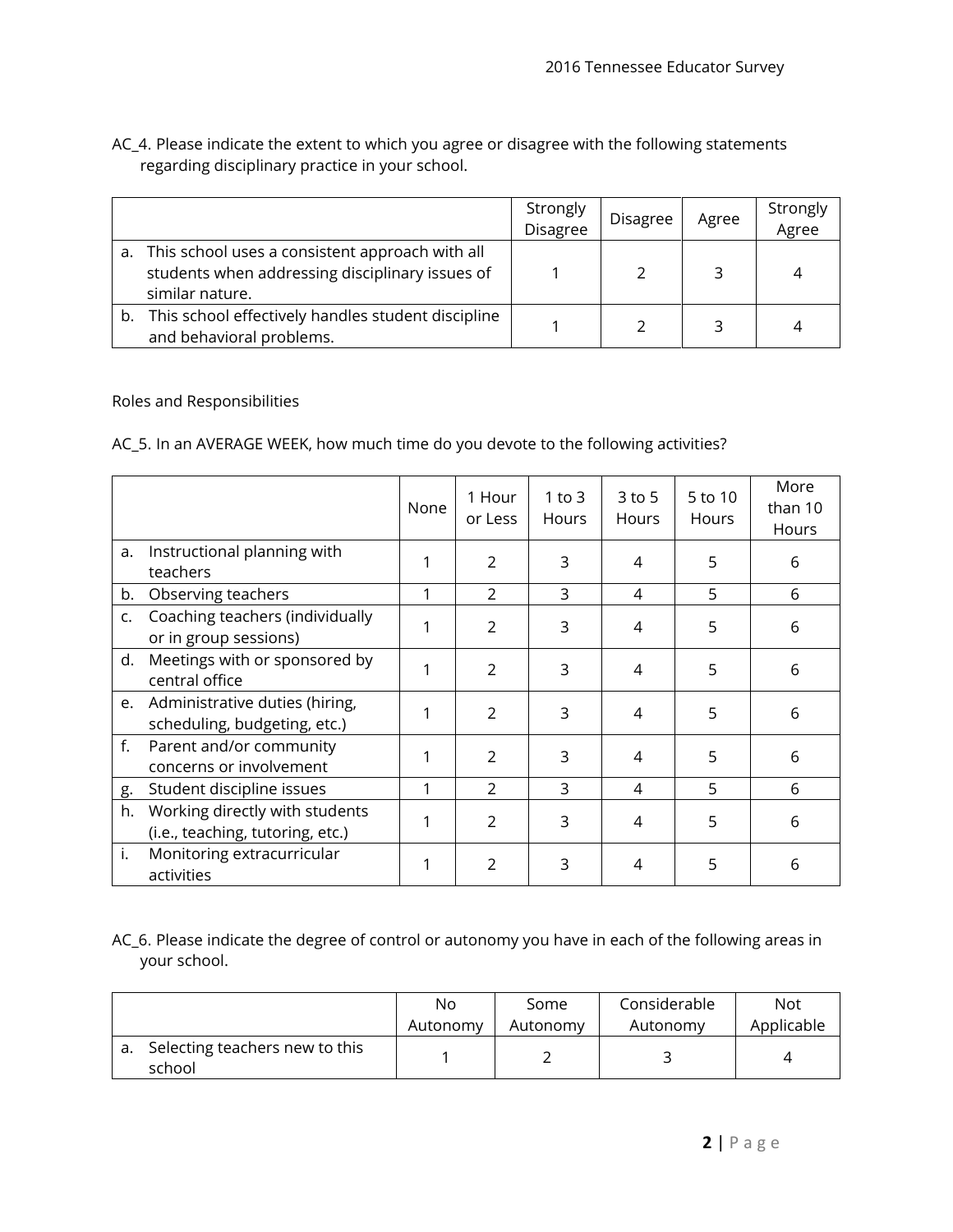|    | b. Removing teachers/ Teacher<br>transfers                                  | 2              | 3 | 4 |
|----|-----------------------------------------------------------------------------|----------------|---|---|
|    | c. Establishing student discipline<br>procedures                            | 2              | 3 | 4 |
| d. | Establishing school budget<br>priorities                                    | $\overline{2}$ | 3 | 4 |
|    | e. Establishing teacher salaries and<br>benefits                            | 2              | 3 | 4 |
|    | f. Establishing the school's staffing<br>structure                          | 2              | 3 | 4 |
| g. | Developing master schedule                                                  | 2              | 3 | 4 |
| h. | Creating teacher leadership<br>roles                                        | $\mathcal{P}$  | 3 | 4 |
| i. | Establishing the school mission<br>and vision                               | $\mathcal{P}$  | 3 | 4 |
| j. | Evaluating teachers                                                         | $\mathcal{P}$  | 3 | 4 |
| k. | Determining the content of in-<br>service PD for teachers at this<br>school | 2              | 3 | 4 |
| I. | Selecting textbooks and other<br>instructional materials                    | $\mathfrak{D}$ | 3 | 4 |

AC\_7. Do you have any role in hiring new teachers for your school?

- a. No skip AC\_8
- b. Yes continue to AC\_8
- AC\_8. Please select the top three characteristics you consider when hiring new teachers. [Select up to three]
	- a. Ratings from district Human Resources office
	- b. Prior evaluation scores
	- c. Prior student achievement scores
	- d. Previous teaching experience
	- e. Intelligence
	- f. Enthusiasm
	- g. Content knowledge
	- h. Graduate of prestigious institution
	- i. Willingness to take on extra duties
	- j. Shared racial background with students
	- k. Knowledge of local curricula and assessments
	- l. Teaching proficiency demonstrated in sample lesson
	- m. Other (Please specify)

Collaborative and Instructional Practices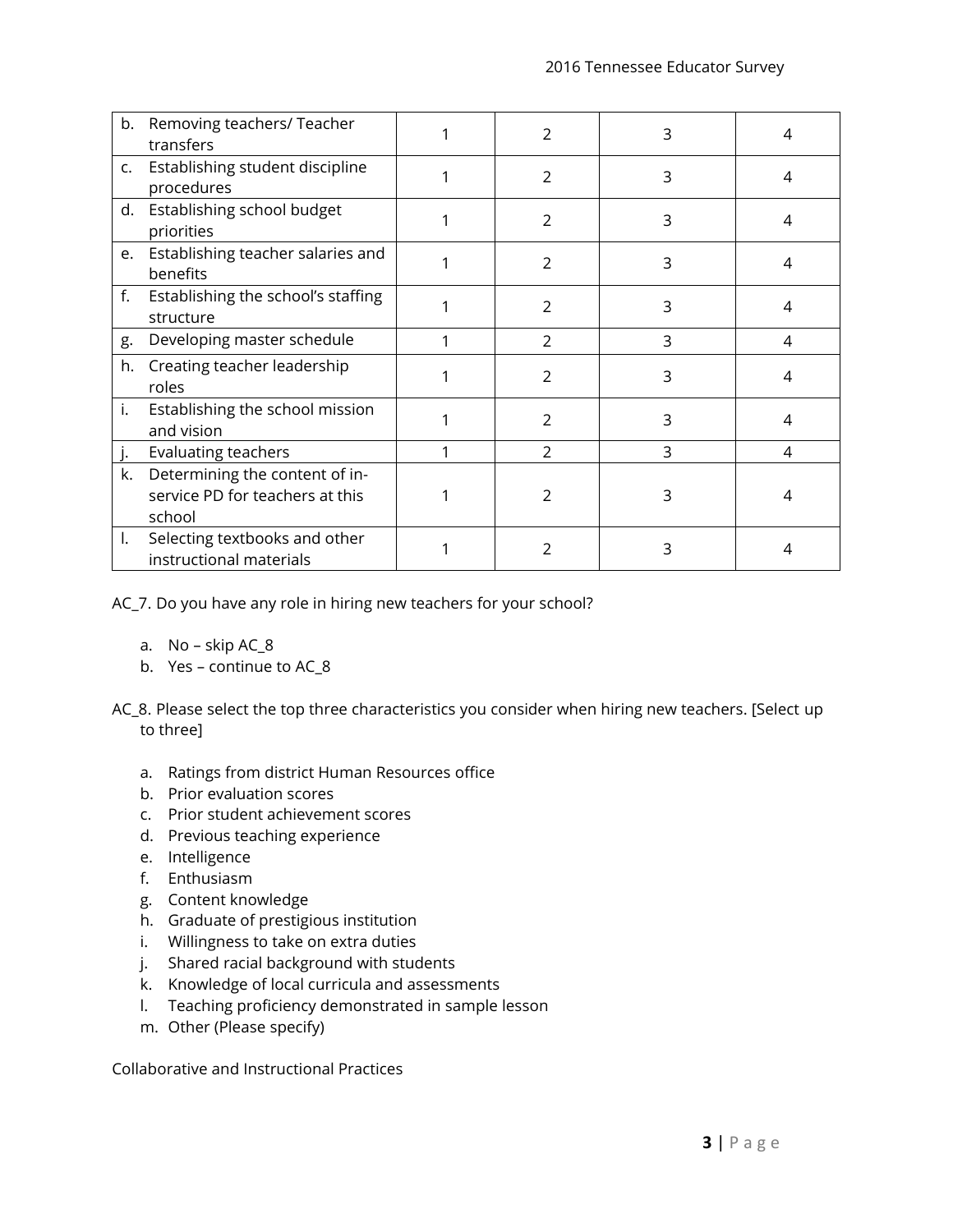- AC\_9. Which of the following individuals/groups played a major role in setting central priorities and policies in your school for the 2015-2016 school year? (Please select all that apply.)
	- a. Principal
	- b. Assistant Principal(s)
	- c. Grade-level team leaders
	- d. Content area leaders
	- e. Other teachers
	- f. Students
	- g. Other (Please specify)

School Instructional and Improvement Practices

AC\_10. To what extent do you use the following types of data to track your school's performance over time?

|    |                                                                         | <b>Not</b><br>at all | A<br>Little | Somewhat | To a Great<br>Extent |
|----|-------------------------------------------------------------------------|----------------------|-------------|----------|----------------------|
| a. | Student attendance or absentee data                                     |                      |             | 3        |                      |
|    | b. Student discipline data                                              |                      | 2           |          |                      |
|    | c. Students' grades                                                     |                      |             |          |                      |
|    | d. Standardized test scores                                             |                      | っ           |          |                      |
| e. | Benchmark or formative assessment data                                  |                      | 2           |          |                      |
|    | Teachers' value-added scores (TVAAS)                                    |                      |             |          |                      |
| g. | Teachers' observation scores                                            |                      | 2           | 3        |                      |
|    | h. Students' achievement or other outcomes after<br>leaving this school |                      | 2           |          |                      |

AC\_11. To what extent did your school's counseling staff spend their time delivering the following services to students?

|                |                                                                                                    | Not<br>at all | A<br>Little   | Somewhat | To a Great<br>Extent |
|----------------|----------------------------------------------------------------------------------------------------|---------------|---------------|----------|----------------------|
| a.             | Advising students on course selection &<br>developing academic plans                               |               | 2             |          |                      |
| b.             | Scheduling students into requested courses                                                         |               | C             | 3        | 4                    |
| $\mathsf{C}$ . | Assisting students with college awareness,<br>readiness, selection and applications                |               | 2             |          |                      |
|                | d. Assisting in student decision-making on accepting<br>admissions and planning for matriculation. |               | 2             |          |                      |
|                | e. Assisting students with job placement and<br>employability skill development                    |               | 2             |          |                      |
| f.             | Occupational choice and career planning                                                            |               | $\mathcal{P}$ | 3        |                      |
| g.             | Students' attendance, discipline, and other school<br>and personal problems                        |               | 2             |          |                      |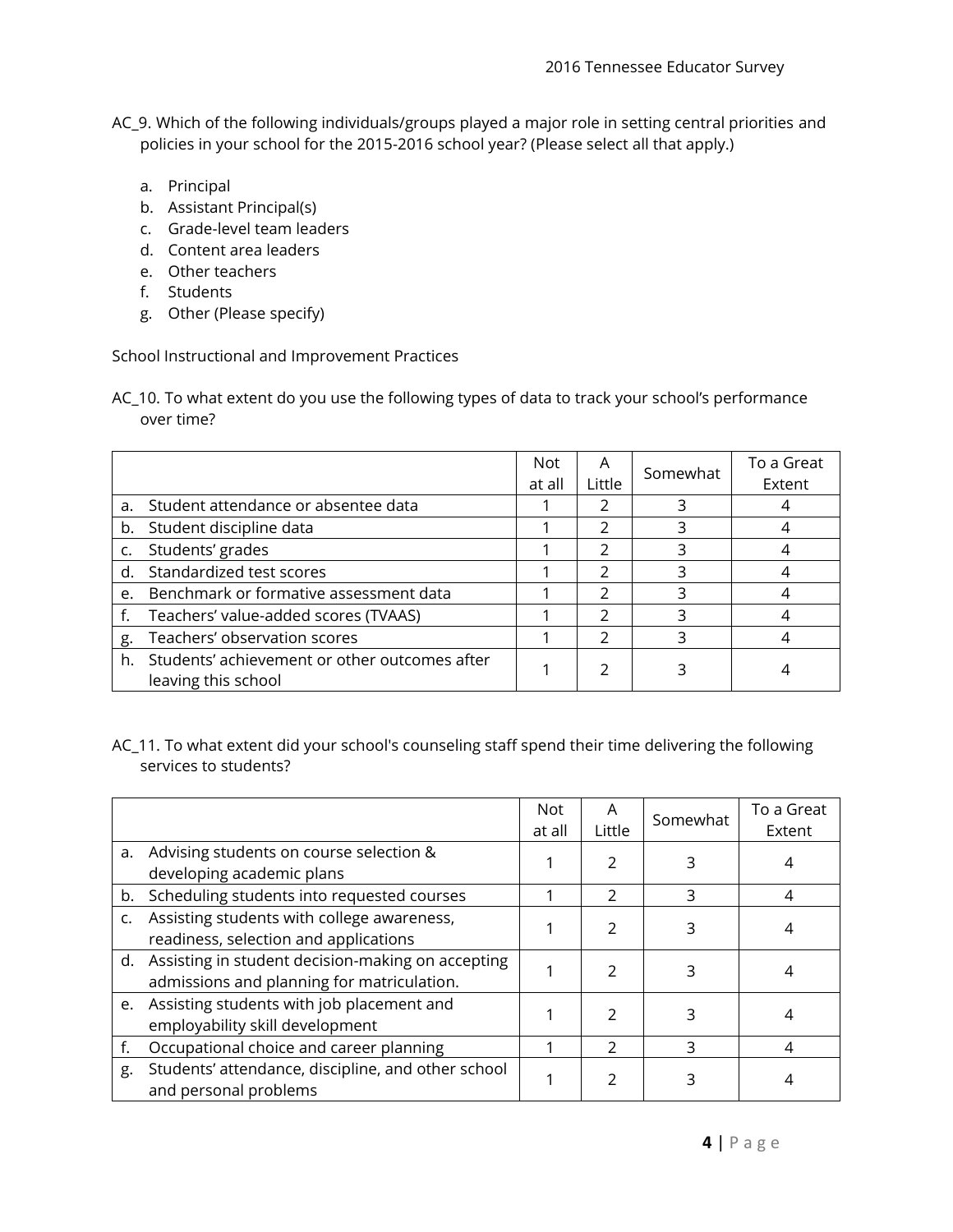| h. Classroom, large group, school-wide counseling |  |  |
|---------------------------------------------------|--|--|
| programs                                          |  |  |
| Consulting/Collaborating with teachers, parents,  |  |  |
| community resources, etc.                         |  |  |
| Other Counseling activities                       |  |  |
| Academic testing and assessment coordination      |  |  |
| Other non-counseling activities such as hall or   |  |  |
| lunch duty, substitute teaching, bus duty, etc.   |  |  |

AC\_12. On average, how many minutes per day does the typical student in your school receive instruction or participate in activities related to the subject areas listed below?

|    |                                         | None | 1 to 30<br>Minutes per<br>Day | 31 to 60<br>Minutes per<br>Day | 61 to 90<br>Minutes per<br>Day | More than 90<br>Minutes per<br>Day |
|----|-----------------------------------------|------|-------------------------------|--------------------------------|--------------------------------|------------------------------------|
| а. | Reading or language<br>arts             |      | $\mathcal{P}$                 | 3                              | 4                              | 5                                  |
| b. | Math                                    |      | $\mathfrak{D}$                | 3                              | 4                              | 5                                  |
| c. | Science                                 |      | フ                             | 3                              | 4                              |                                    |
| d. | Social studies                          |      | 2                             | 3                              |                                |                                    |
| e. | Music, Art, Dance or<br>Theater         |      | 2                             | 3                              | 4                              |                                    |
|    | Foreign language                        |      | $\mathcal{P}$                 | 3                              | 4                              | 5                                  |
| g. | Career and Technical<br>Education (CTE) |      |                               | 3                              |                                |                                    |

Administrator Evaluation

- AC\_13. How many times has an evaluator observed you doing your job this school year as part of the administrator evaluation process in your district?
	- a. I have not yet been observed and DO NOT expect to be observed.
	- b. I have not yet been observed but DO expect to be observed before the end of the year.
	- c. One time
	- d. Two times
	- e. More than two times

\*AC\_14 is asked only if the answer to AC\_13 is c, d, or e.)

AC\_14. How true is each of the following statements about the feedback you have received? The feedback I received so far this year:

| Not at     | Somewhat | Mostly | _   | <b>Not</b>        |
|------------|----------|--------|-----|-------------------|
| rue<br>all | True     | True   | rue | Applicable<br>AD. |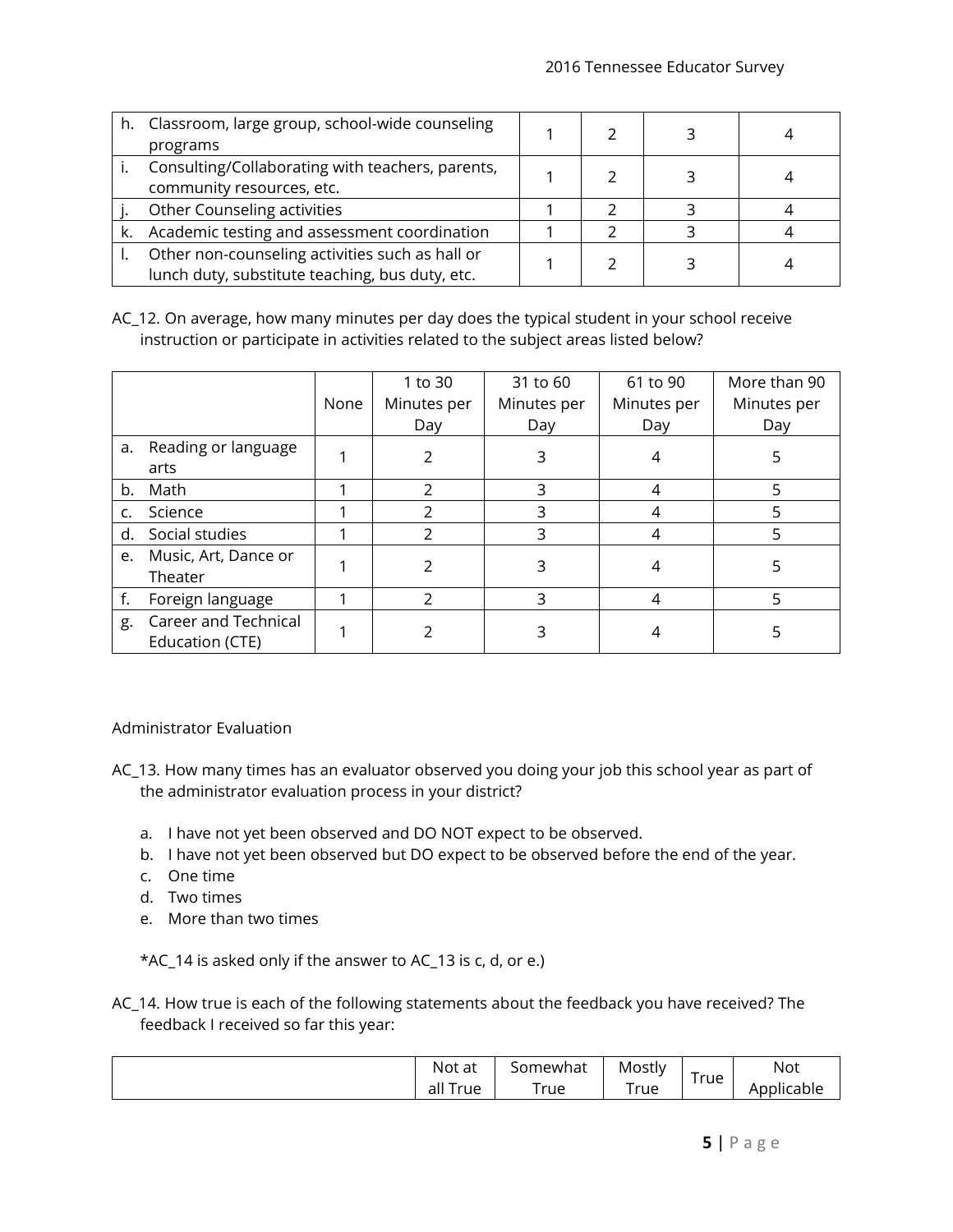| a. | Identified specific areas of my<br>practice that could be improved. |  |  |  |
|----|---------------------------------------------------------------------|--|--|--|
|    | b. Included guidance on how to make<br>improvements in my practice. |  |  |  |
|    | Focused only on the negative<br>aspects of my performance.          |  |  |  |

AC\_15. Please indicate the extent to which you agree or disagree with the following statements regarding the administrator evaluation process during this school year (2015-2016)?

|               |                                                                                                                                                         | Strongly<br><b>Disagree</b> | Disagree      | Agree | Strongly<br>Agree |
|---------------|---------------------------------------------------------------------------------------------------------------------------------------------------------|-----------------------------|---------------|-------|-------------------|
| a.            | The processes used to conduct my administrator<br>evaluation are fair to me.                                                                            |                             | 2             | 3     | 4                 |
| b.            | I received useful feedback as a result of the<br>administrator evaluation process.                                                                      |                             | 2             | 3     | 4                 |
| $C_{\bullet}$ | The administrator evaluation process helps me<br>improve as a professional.                                                                             |                             | $\mathcal{P}$ | 3     | 4                 |
|               | d. The Tennessee Instructional Leadership<br>Standards (TILS) and corresponding rubric<br>clearly define what is expected of me as an<br>administrator. |                             | 2             | 3     | 4                 |
|               | e. I have made changes in my leadership practice<br>as a result of the evaluation                                                                       |                             | $\mathcal{P}$ | 3     | 4                 |
| f.            | Overall, the administrator evaluation process will<br>lead to better school leadership                                                                  |                             | 2             | 3     | 4                 |
| g.            | Overall, the administrator evaluation process will<br>lead to improved student learning                                                                 |                             | 2             | 3     | 4                 |
| h.            | Overall, I am satisfied with Tennessee's<br>administrator evaluation process.                                                                           |                             | 2             | 3     | 4                 |

State Initiatives

AC\_16. Please indicate the extent to which you agree or disagree with the following statements regarding the new TNReady assessment?

|    |                                                   | Strongly        | Disagree | Agree | Strongly |
|----|---------------------------------------------------|-----------------|----------|-------|----------|
|    |                                                   | <b>Disagree</b> |          |       | Agree    |
| а. | TNReady test questions will provide a better      |                 |          |       |          |
|    | assessment of students' critical thinking ability |                 |          |       |          |
|    | than previous TCAP tests.                         |                 |          |       |          |
| b. | TNReady test questions will provide more          |                 |          |       |          |
|    | information about student postsecondary           |                 |          |       | 4        |
|    | readiness than previous TCAP tests.               |                 |          |       |          |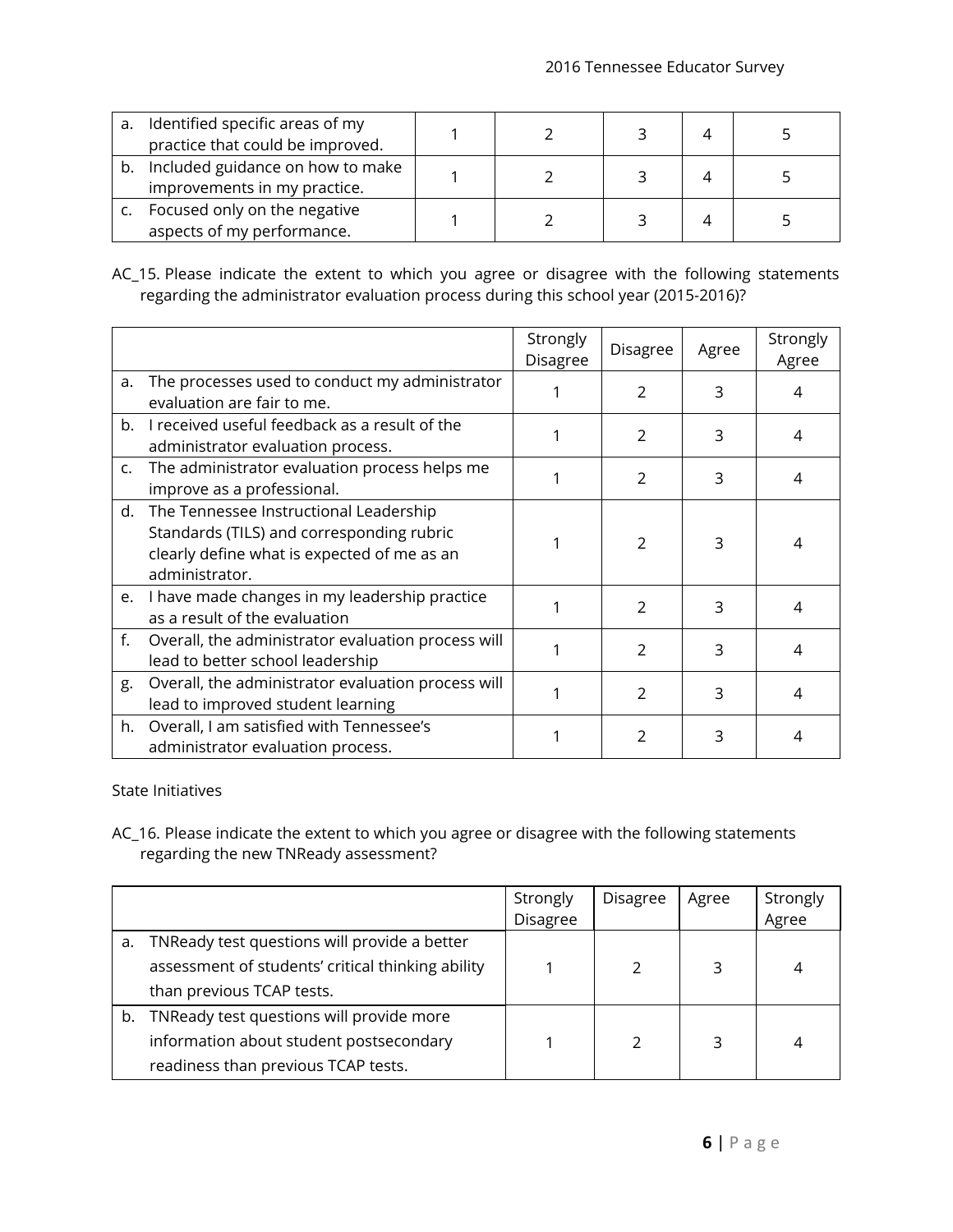|    | TNReady questions will provide a better<br>assessment of students' real-world abilities<br>than previous TCAP tests.                |  |  |
|----|-------------------------------------------------------------------------------------------------------------------------------------|--|--|
| d. | TNReady practice tools were adequate for<br>introducing students to the content changes<br>expected with the new standardized test. |  |  |
| e. | TNReady practice tools were adequate for<br>introducing students to new question types.                                             |  |  |

AC\_17. Please indicate the extent to which you agree or disagree with the following statements regarding Response to Instruction and Intervention (RTI2)?

|    |                                                                                                                                  | Strongly<br>Disagree | Disagree       | Agree | Strongly<br>Agree |
|----|----------------------------------------------------------------------------------------------------------------------------------|----------------------|----------------|-------|-------------------|
| a. | In our school, RTI2 is intended to address the<br>individualized needs of all students, not just<br>those who are behind.        |                      | $\overline{2}$ | 3     | 4                 |
|    | b. In our school, RTI2 interventions are in addition<br>to core instruction.                                                     |                      | $\mathcal{P}$  | 3     | 4                 |
|    | c. In our school, Tier II and Tier III interventions<br>provide students with skills-based learning<br>opportunities.            |                      | $\mathcal{P}$  | 3     | 4                 |
|    | d. Our school uses multiple data sources to track<br>student progress and assign students to<br>different tiers of intervention. |                      | $\mathcal{P}$  | 3     | 4                 |
|    | e. I feel comfortable explaining to<br>parents/guardians why RTI2 is being<br>implemented.                                       |                      | $\mathcal{P}$  | 3     | 4                 |
| f. | I believe that students will benefit from the RTI2<br>framework for intervention.                                                |                      | $\mathfrak{D}$ | 3     | 4                 |

AC\_18. Please indicate which stage your school is in regarding implementation of RTI2.

|    |                                                                                                                    | Not in<br>Place | Exploring | Partial<br>Implementation | Full<br>Implementation |
|----|--------------------------------------------------------------------------------------------------------------------|-----------------|-----------|---------------------------|------------------------|
| a. | Our school utilizes a universal<br>screener or early warning system<br>for all students at least twice per<br>year |                 |           |                           | 4                      |
|    | b. Our school provides a daily time<br>for students to receive<br>intervention, remediation, or<br>enrichment      |                 | フ         |                           | 4                      |